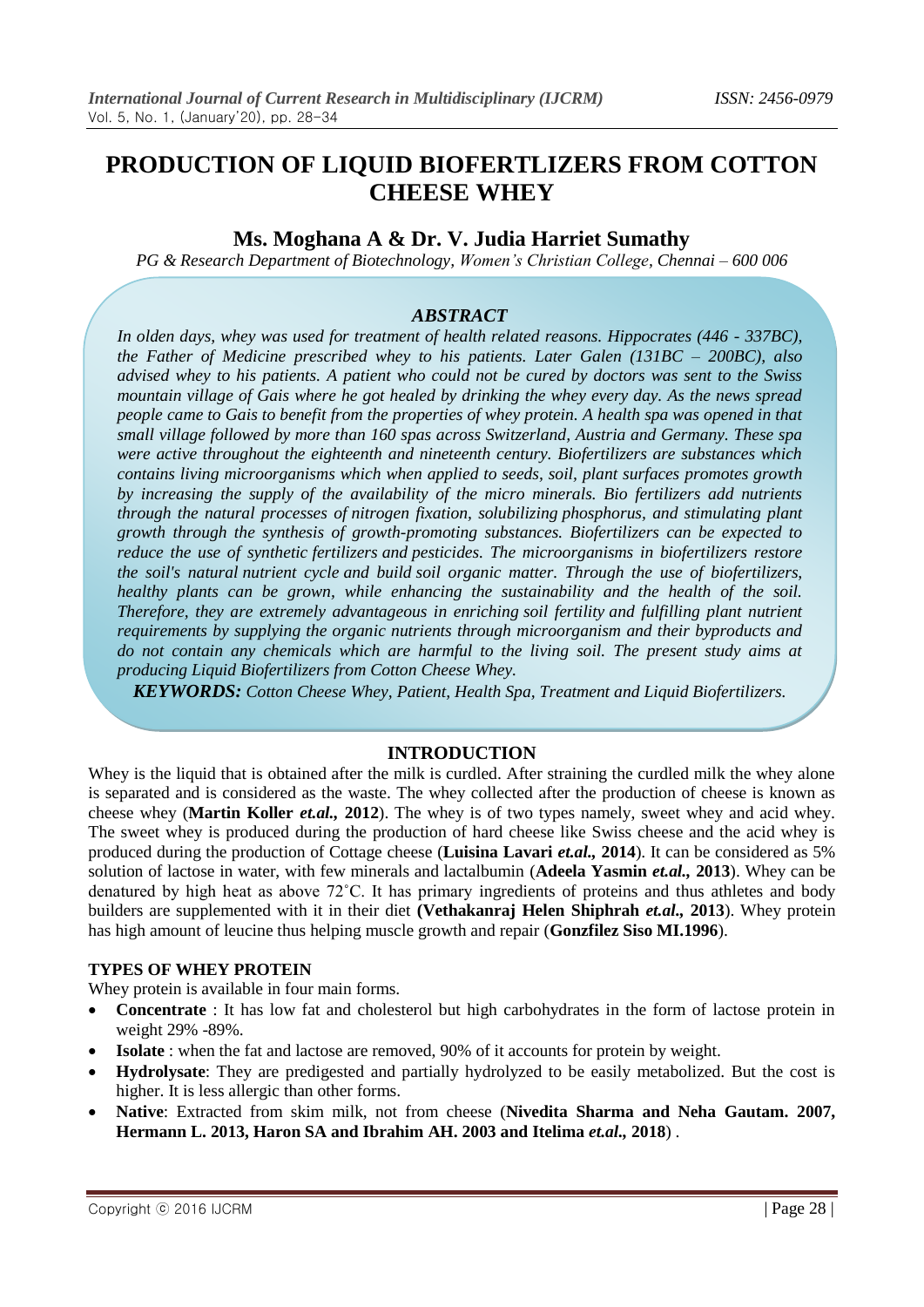#### **WHEY CREAM AND BUTTER**

From whey, the cream can be skimmed which is saltier, tangier and cheesier. Because of low fat content, the yield is low. They are cheap to manufacture as sweet cream and butter. Thus in olden days the whey cream and butter was mostly used for its nutritional purpose (**Nikolay Vassilev** *et.al.,* **2015, Kecskes** *et.al.,* **2015, Maria Julia Estrella** *et.al.,* **2014 and Emilce Viruel** *et.al.,* **2009**).

#### **ENVIRONMENTAL IMPACT**

Untreated whey when disposed into the lakes and rivers pollutes the water bodies. The water becomes unfit for drinking as well as for the survival of biotic species. The cause for such pollution is due to high level of Biological Oxygen Demand and Chemical Oxygen Demand in the disposed whey (**Willibrordus Augustinus Van der Weide. 2003**). The continued practice of untreated whey into the environment could cause severe damage to the environment as well as the living organisms. Thus one of the best way to resolve the problem is to convert the untreated whey into a biofertilizer. It helps as a resource for the welfare of the environment by preventing the harmful effect of the chemical fertilizers on plants as well as the soil (**Peter crisp** *et.al.,* **2014**).

# **MATERIALS AND METHODOLOGY**

#### **SAMPLE COLLECTION**

The cottage cheese whey was collected from Small Dairy Industry at Maraimal Nagar. BOD and COD level were estimated. The *Lactobacillus* isolated from Curd was subjected to Gram Staining and was subcultured in MRS media. The sample was fermented for a month and was centrifuged and the BOD, COD, and Antibacterial Activity were estimated.

## **RESULTS AND DISCUSSION**

## **BIOLOGICAL OXYGEN DEMAND VALUE OF THE COTTAGE CHEESE WHEY**

BOD is expressed as weight of oxygen consumed per unit volume of the sample**.** It is related to the amount of biodegradable organic matter present in the sample. The method consists of placing a sample in a BOD bottle. Dissolved oxygen is measured initially and after incubation. The BOD is calculated from the difference between the initial and final dissolved oxygen. Moderately polluted rivers may have a BOD value in the range of 2 to 8 mg/L (**Figure 1**).

#### **Calculation**

$$
BOD value = T*N*1000*Eq.
$$

 $= 136$  mg/L

where, T: volume of sodium thiosulphate  $V = 8.5*0.1*1000*8$  N: normality of sodium thiosulphate<br>  $V$ : volume of sample taken V: volume of sample taken 50 Eq.: Equivalent weight of oxygen



**Figure 1 : BOD of Cotton Cheese Whey**

## **CHEMICAL OXYGEN DEMAND VALUE OF THE COTTAGE CHEESE WHEY**

A known volume of potassium dichromate oxidizes the organic matter and then excess oxygen is allowed to react with potassium iodide to liberate iodine in amounts equal to the excess oxygen which is estimated titrimetrically with sodium thiosulphate solution using starch as indicator (**Figure 2A & B**).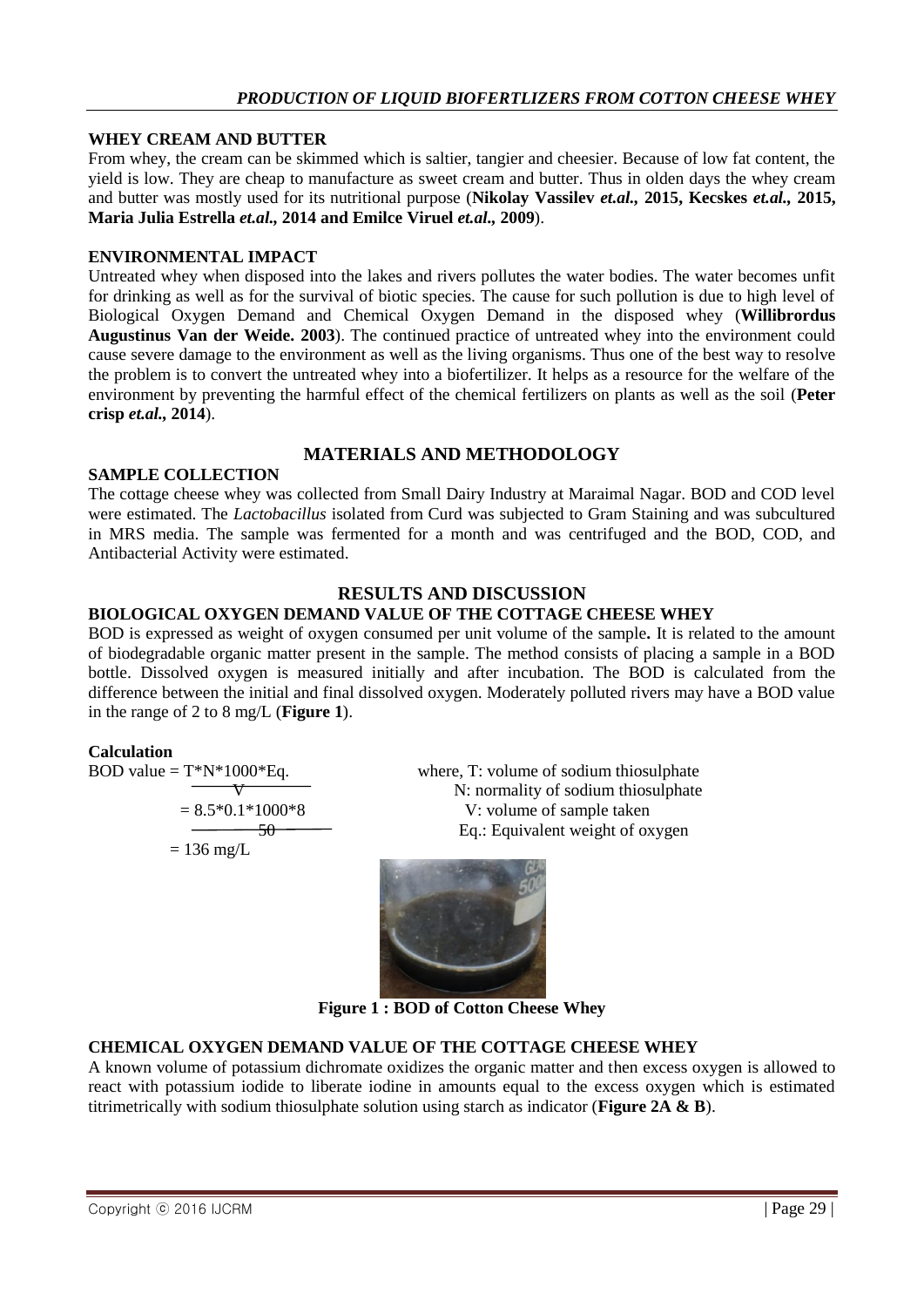#### **Calculation**

COD value  $= T^*N^*1000^*Eq.$  where, T: volume of sodium thiosulphate  $V = 63*0.1*1000*8$ <br>N: normality of sodium thiosulphate<br>V: volume of sample taken V: volume of sample taken 50 Eq.: Equivalent weight of oxygen  $=1008$  mg/L

 **Figure 2 A & B : COD of Cotton Cheese Whey**

## **ISOLATION AND IDENTIFICATION OF** *Lactobacillus* **FROM CURD**

*Lactobacillus* is a kind of bacteria which can convert a sugar into an alcohol and then into an acid by means of anaerobic respiration. MRS agar (deMan, Rogosa and Sharpe) supports luxuriant growth of all *lactobacillus*. It has proteose peptone and beef extract supply which is nitrogenous and carbonaceous. Yeast extract provides vitamin B complex and dextrose is the fermentable carbohydrate and energy source. Polysorbate 80 supplies fatty acids required for the metabolism of *lactobacillus.* They appear as white colonies (**Figure 3A & B**).



 **Figure 3 A & B : Isolation and Identification of** *Lactobacillus* f**rom Curd**

## **GRAM STAINING OF THE ORGANISM**

*Lactobacillus* is a genus of gram- positive, facultative anaerobic or microaerophilic, rod- shaped, non-spore forming bacteria. The cell walls of gram positive bacteria have a thick layer of protein- sugar complexes and thus the crystal violet stain is not decolourized (**Figure 4**).



**Figure 4 : Gram Staining**

#### **LIQUID BIOFERTILIZER FROM FERMENTED SAMPLE**

The supernatant that is obtained after the cold centrifugation can be used as the liquid biofertilizer. It can be preferred rather than using chemical biofertilizers. Since it is from a natural source, it will benefit the environment. The liquid biofertilizer will give good yield in the production of plants. The collected liquid biofertilizer can be stored better in air tight container (**Figure 5**).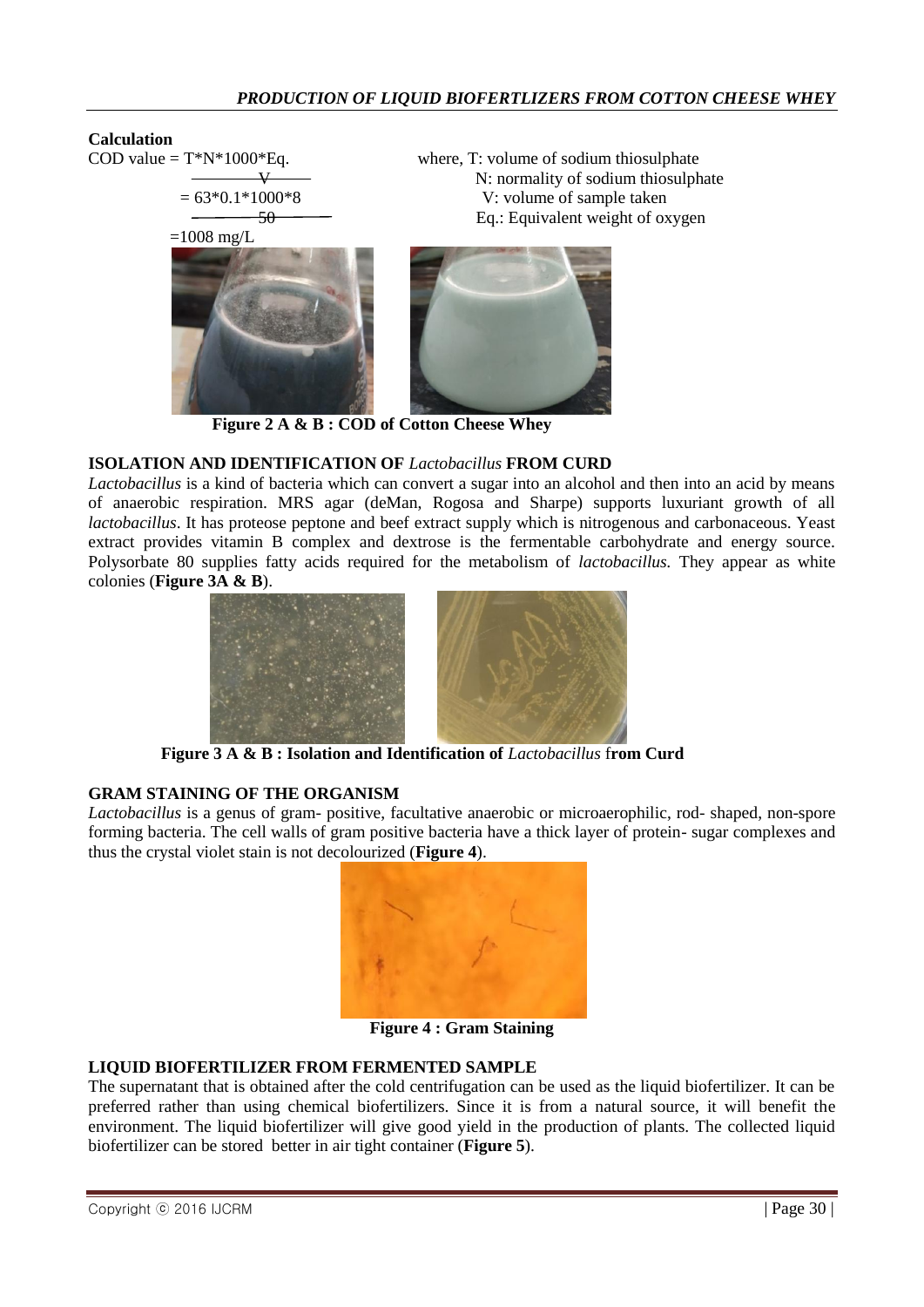

**Figure 5 : Liquid Biofertilizer from Fermented Sample**

## **SOLID BIOFERTILIZER FROM FERMENTED SAMPLE**

The pellet that is obtained after the cold centrifugation can be used as the solid biofertilizer. The pellet is dried and powdered. The amount of pellet obtained is very less in amount. For 250ml of the sample kept for fermentation only 0.5g of the powdered solid biofertilizer was obtained. It can serve as a very good source of nutrient for the plant growth (**Figure 6**).



 **Figure 6 : Solid Biofertilizer from fermented Sample**

# **BIOLOGICAL OXYGEN DEMAND VALUE OF THE FERMENTED WHEY**

BOD is expressed as weight of oxygen consumed per unit volume of the sample**.** It is related to the amount of biodegradable organic matter present in the sample. The method consists of placing a sample in a BOD bottle. Dissolved oxygen is measured initially and after incubation. The BOD is calculated from the difference between the initial and final dissolved oxygen. Moderately polluted rivers may have a BOD value in the range of 2 to 8 mg/L (**Figure 7**).

## **Calculation**

BOD value = 
$$
T^*N^*1000^*Eq.
$$

$$
= 14*0.1*1000*
$$
  
= 224mg/L

where, T: volume of sodium thiosulphate N: normality of sodium thiosulphate  $-$  14<sup>8</sup> V: volume of fermented sample taken Eq.: Equivalent weight of oxygen



**Figure 7 : BOD of Fermented Whey**

# **CHEMICAL OXYGEN DEMAND VALUE OF THE FERMENTED WHEY**

A known volume of potassium dichromate oxidizes the organic matter and then excess oxygen is allowed to react with potassium iodide to liberate iodine in amounts equal to the excess oxygen which is estimated titrimetrically with sodium thiosulphate solution using starch as indicator (**Figures 8A – C**)..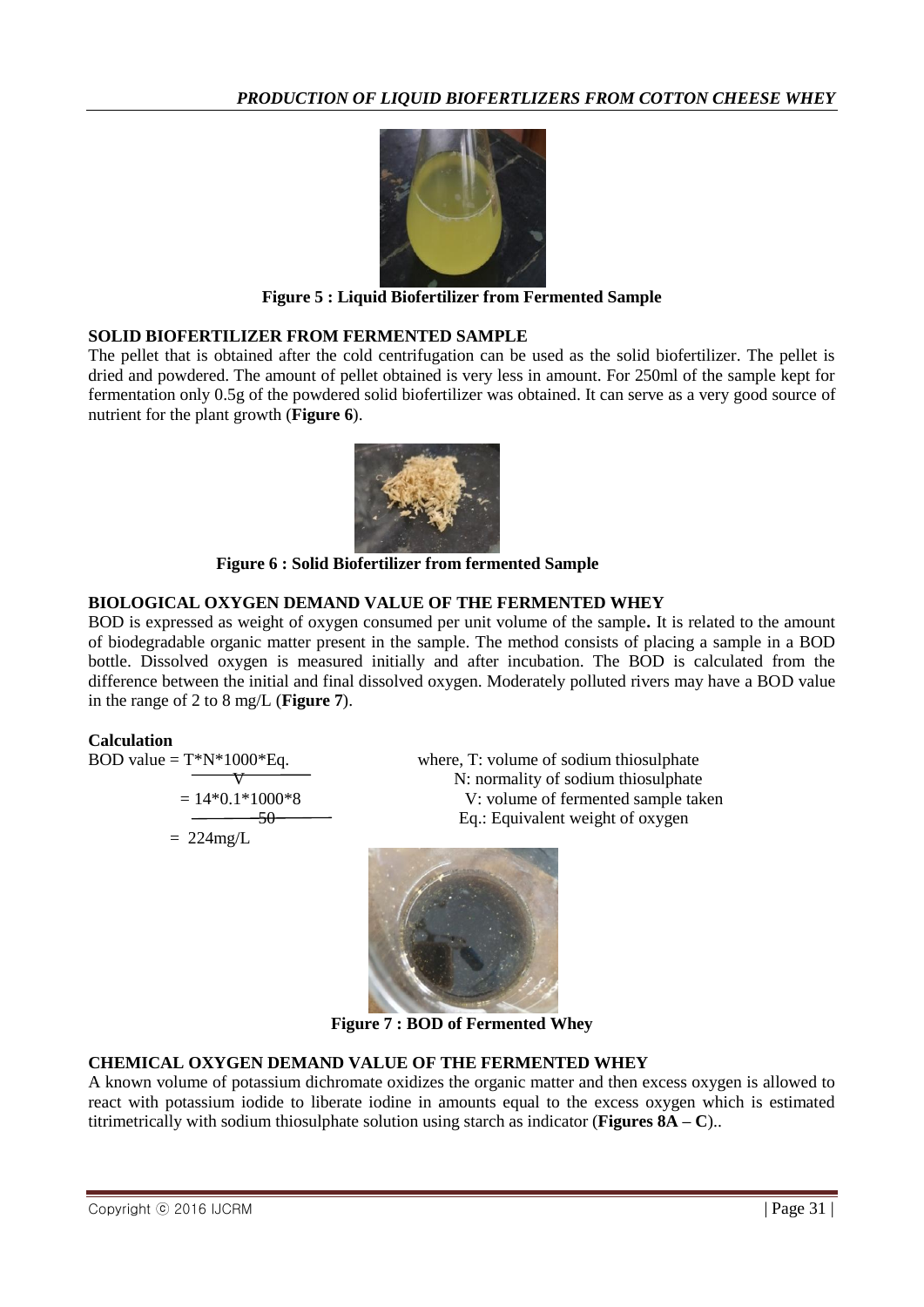N: normality of sodium thiosulphate

#### **Calculation**

COD value  $= T^*N^*1000^*Eq.$  where, T: volume of sodium thiosulphate

 $= 18.75*0.1*1000*8$  V: volume of fermented sample taken 50 Eq.: Equivalent weight of oxygen

 $=300$  mg/L



**Figure 8 A – C : COD of Fermented Whey**

### **ANTIBACTERIAL ACTIVITY**

The antibacterial activity was checked for the fermented whey against five microorganisms such as *Staphylococcus Spp, Streptococcus Spp, Pseudomonas Spp, Klebsiella Spp,* and *Escherichia coli.* Absence of Antibacterial activity was reported. No zone of inhibition was observed after 48 hours of incubation at 37˚C (**Figure 9**).



 **Figure 9 : Antibacterial Activity**

#### **QUALITY TESTING OF THE LIQUID BIOFERTILIZER**

The liquid whey sample was given for testing in order to check the presence of few micro-minerals and macro-minerals as well as to quantify the amount of minerals present. The Results indicate the presence of Total Nitrogen, Total Phosphate, Potassium, Zinc, Manganese, Iron and Copper. Hence the product can serve as a good Liquid Biofertilizer.

| S. No. | <b>Parameters</b>              | <b>Units</b> | <b>Results on</b>  | <b>Test Method</b>                      |
|--------|--------------------------------|--------------|--------------------|-----------------------------------------|
|        |                                |              | <b>As-Is Basis</b> |                                         |
|        | pH                             |              | 3.30               | Biofertilizers and Organic              |
| 2      | <b>Electrical Conductivity</b> | $\mu$ S/cm   | 8520               | Fertilizers<br>$\mathbf{in}$<br>the     |
| 3      | Total Nitrogen (Kjeldahl)      | $\%$         | 0.03               | Fertilizer (Control) Order              |
| 4      | Total Phosphate as $P_2O_5$    | $\%$         | 0.21               | 1985, Schedule IV - Part                |
| 5      | Potassium as $K_2O$            | %            | 0.15               | D.                                      |
| 6      | Zinc as Zn                     | mg/Kg        | 2.69               | Methods of Analysis of                  |
| 7      | Manganese as Mn                | mg/Kg        | $\n  $             | Waters,<br>Plants,<br>Soils,            |
| 8      | Iron as Fe                     | mg/Kg        | 9.73               | Fertilizers and<br>Organic              |
| 9      | Copper as Cu                   | mg/Kg        | 1.24               | Manures; edited by HLS<br>Tandon (FDCO) |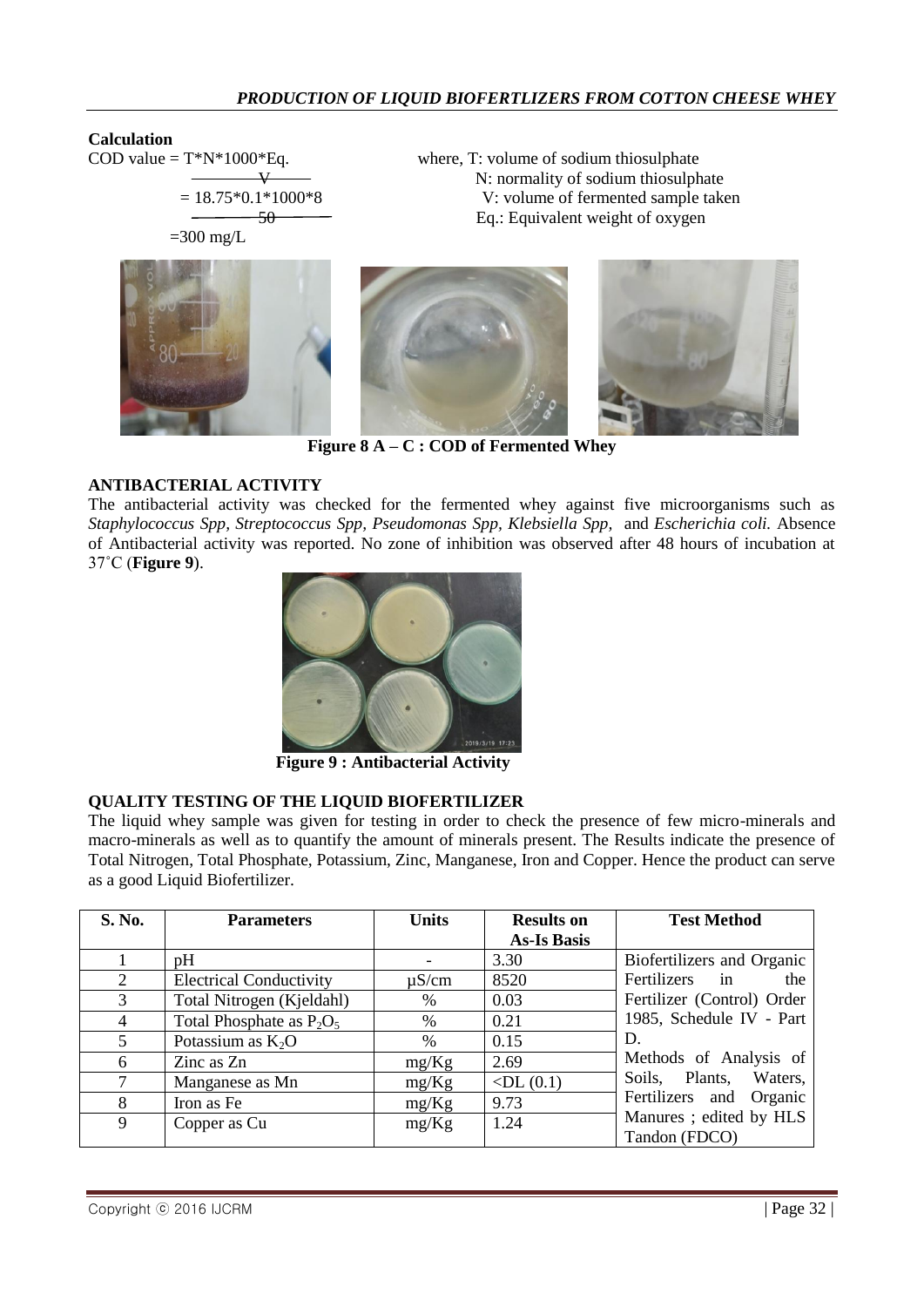| <b>Parameters</b>                                | <b>Units</b>                | <b>Results</b><br>on As-Is-<br><b>Basis</b> | <b>Test Method</b>                                                                                                                                                                                                      |  |
|--------------------------------------------------|-----------------------------|---------------------------------------------|-------------------------------------------------------------------------------------------------------------------------------------------------------------------------------------------------------------------------|--|
| рH                                               |                             | 3.30                                        | <b>Biofertilizers and Organic</b><br>Fertilizers in The Fertilizer<br>(Control) Order 1985,<br>Schedule IV - Part D<br>Methods of Analysis of Soils,<br>Plants, Waters, Fertilisers &<br>Organic Manures; Edited by HLS |  |
| <b>Electrical Conductivity</b>                   | $\mu$ S/cm                  | 8520                                        |                                                                                                                                                                                                                         |  |
| <b>Total Nitrogen (Kjeldahl)</b>                 | $\frac{0}{2}$               | 0.03                                        |                                                                                                                                                                                                                         |  |
| Total Phosphate as P <sub>2</sub> O <sub>5</sub> | %                           | 0.21                                        |                                                                                                                                                                                                                         |  |
| Potassium as $K_2O$                              | %                           | 0.15                                        |                                                                                                                                                                                                                         |  |
| Zinc as Zn                                       | mg/Kg                       | 2.69                                        |                                                                                                                                                                                                                         |  |
| Manganese as Mn                                  | mg/Kg                       | $\n  $                                      |                                                                                                                                                                                                                         |  |
| Iron as Fe                                       | mg/Kg                       | 9.73                                        | Tandon (FDCO)                                                                                                                                                                                                           |  |
| Copper as Cu                                     | mg/Kg                       | 1.24                                        |                                                                                                                                                                                                                         |  |
|                                                  |                             |                                             | <b>Authorised Signatory</b><br>Laro A<br>R Kalpana<br><b>Quality Manager</b>                                                                                                                                            |  |
|                                                  | <b><i><u>ennair</u></i></b> |                                             |                                                                                                                                                                                                                         |  |

## **CONCLUSION**

The cottage cheese whey was collected from a Small Dairy Industry from Maraimal nagar to process it and convert it into a valuable resource. The collected cottage cheese whey was subjected to test for its Biological Oxygen Demand and the value was found to be high than the normal range. The collected cottage cheese whey was subjected to test for its Chemical Oxygen Demand and the value was found to be higher than the normal range. Compared to BOD, the COD value was found to be higher. The organism *Lactobacillus Spp*  was isolated from two dilutions of the curd in distilled water. The dilutions  $10^{-4}$  and  $10^{-5}$  showed better results. Creamy white colonies were obtained on MRS (deMan, Rogosa and Sharpe) media. The obtained culture was gram stained and observed under microscope under 10x, 40x, and 100x oil immersion. Gram positive, long rods were observed. After confirmation, the culture was streaked on MRS media with the help of a loop. The petriplate was incubated and the colonies were observed after 48 hours and were kept at 37ºC. The obtained culture was developed in the MRS broth and placed inside the shaker for 24 hours. This broth was used as starter culture. The cottage cheese whey was taken in conical flask and placed inside the shaker for a month after the addition of the starter culture into the whey. Biomass production was observed. The fermented cottage cheese whey was taken in centrifuge tubes and centrifuged to collect the supernatant and the pellet. The supernatant was used as Liquid Biofertilizer and the pellet as Solid Biofertilizer. The fermented cottage cheese whey was subjected to test for its Biological Oxygen Demand and the value was found to be high than the normal range due to microbial growth. The fermented cottage cheese whey was subjected to test for its Chemical Oxygen Demand and the value was found to be decreased when compared to the COD value of unfermented cottage cheese whey. Anti - bacterial test was performed using the fermented cottage cheese whey and no zone of inhibition was observed. Thus this study presents a strategy as to how industrial waste streams like large amount of whey can be upgraded to the role of substrates of producing valuable products such as biofertilizers. This would contribute a great deal to the agricultural industry in order to eliminate the toxicity that is usually produced by chemical fertilizers. Improvements in the fermentation strategy by switching from discontinuous to continuous mode can yield better quality biofertilizers. Thus the present study can be applied for large scale production by Industries to benefit from the whey which is an Environment threat and otherwise wasted.